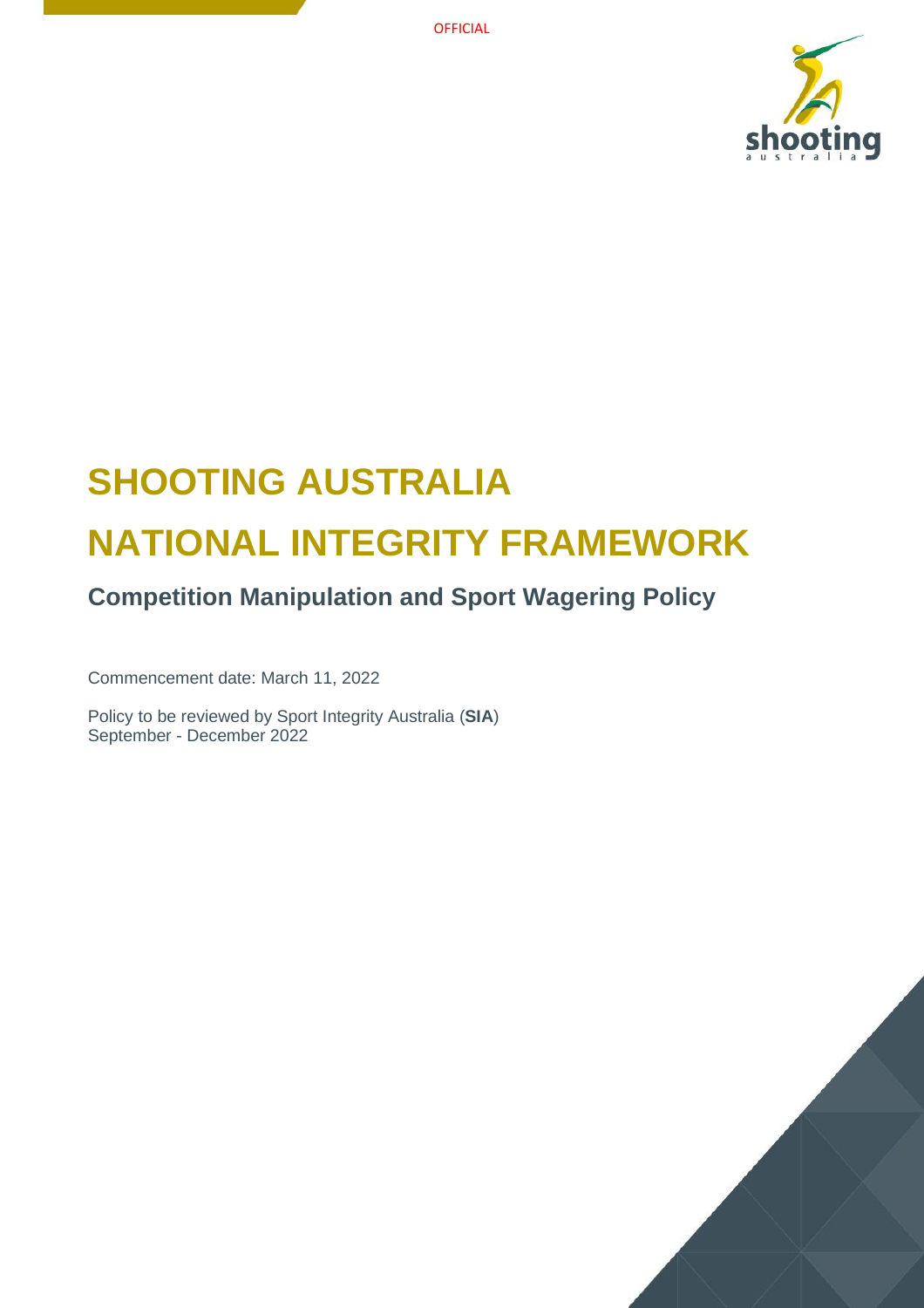

## **TABLE OF CONTENTS**

| 4.             |  |  |  |
|----------------|--|--|--|
|                |  |  |  |
|                |  |  |  |
|                |  |  |  |
|                |  |  |  |
| 5 <sub>1</sub> |  |  |  |
| 6.             |  |  |  |

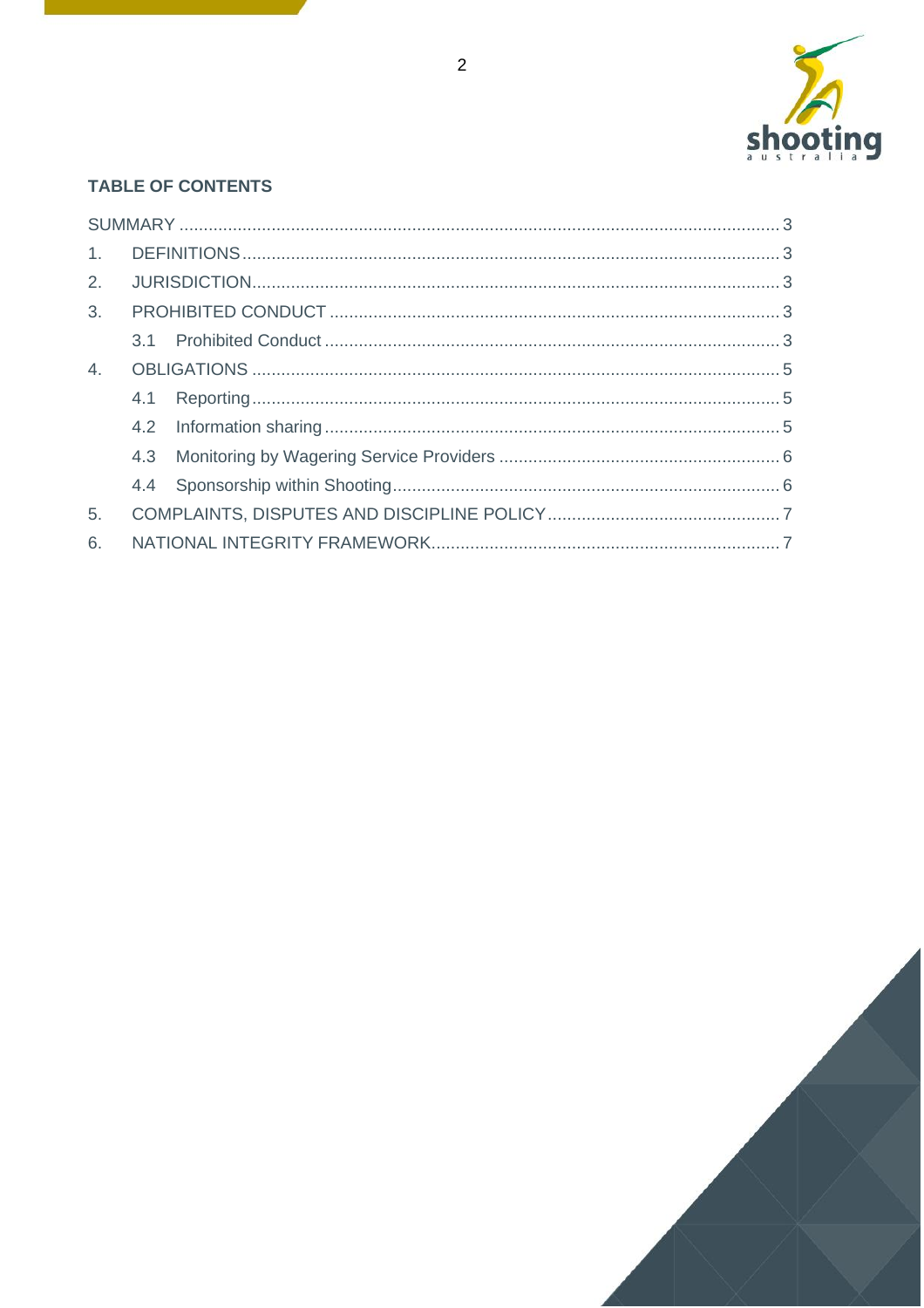

## <span id="page-2-0"></span>**SUMMARY**

The manipulation of sporting competitions and related activities undermines the integrity of sport. Manipulating sporting competitions can be a crime and punishable by law.

This Policy prescribes prohibited conduct which constitutes a breach, as well as offences which must be reported to Shooting Australia (**SA**).

Through this Policy, SA aims to ensure that its core values, good reputation and positive behaviours and attitudes are maintained.

#### <span id="page-2-1"></span>1. **DEFINITIONS**

Defined terms not otherwise defined in this Policy have the meaning given to them in the National Integrity Framework (**NIF**). In this Policy the following words have the corresponding meaning:

**Benefit** means any advantage and is not limited to property.

**Inside Information** means any information connected to the conduct, management or organisation of a sporting event that is not generally available, and if it were generally available the information, would, or would be likely to, influence a person's decision to bet on the sporting event or in making any other betting decision.

**Policy** means this Competition Manipulation and Sport Wagering Policy.

**Prohibited Conduct** means conduct proscribed by **clause [3](#page-2-3)** of this Policy.

**Wagering Service Provider** means any company or other undertaking that promotes, brokers, arranges or conducts any form of wagering activity in relation to Activities in Australia.

## <span id="page-2-2"></span>2. **JURISDICTION**

This Policy applies to:

- (a) Relevant Persons; and
- (b) Relevant Organisations.

## <span id="page-2-3"></span>3. **PROHIBITED CONDUCT**

<span id="page-2-4"></span>*3.1 Prohibited Conduct*

A Relevant Person commits a breach of this Policy when they, either alone or in conjunction with another or others, engage in any of the following conduct:

(a) participate (whether by act or omission) in improperly altering the result or the course of an Activity in order to remove all or part of the unpredictable nature of the Activity to obtain a Benefit for themselves or others by: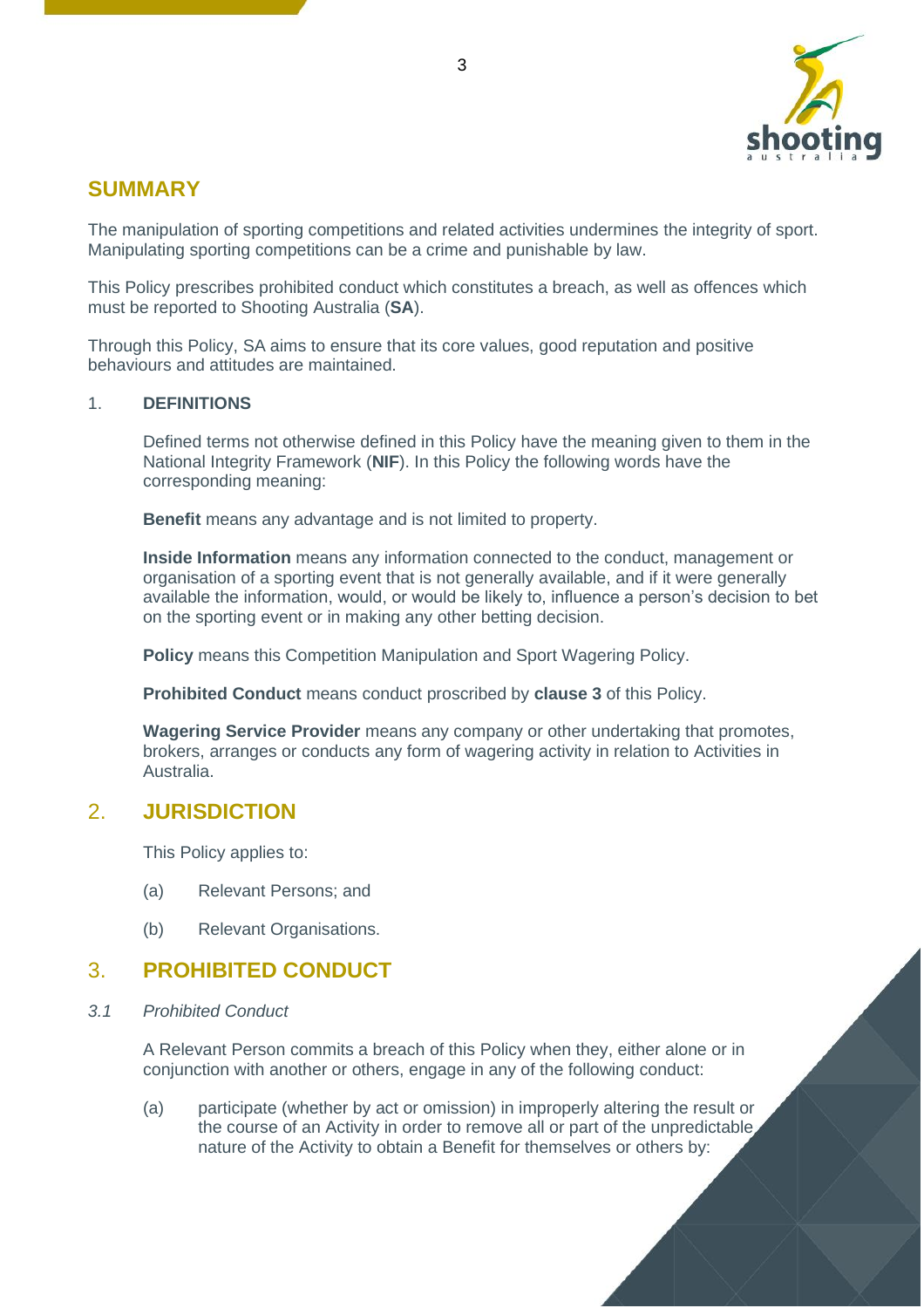

- (i) the direct, pre-meditated or planned interference with the natural course of an Activity or element of an Activity<sup>1</sup>;
- (ii) providing modified or false information related to an athlete's identity or personal information;
- (iii) intentionally modifying playing surfaces, equipment or athlete's physiology to improperly influence the natural course of the event<sup>2</sup>; or
- (iv) providing or receiving any Benefit that might reasonably be expected to bring the Relevant Person or SA into disrepute;
- (b) bet, or enter into any other form of financial speculation on any Activity, or on any incident or occurrence in an Activity, connected with SA, whether or not they are participating in the Activity. For the avoidance of doubt:
	- (i) any bets placed by a betting syndicate or group, such as a 'punter's club', of which the Relevant Person is a member;
	- (ii) an interest in any bet, including having someone else place a bet on their behalf; or
	- (iii) allowing another person to place a bet using a Relevant Person's account,

shall be treated as if the bet was placed by the Relevant Person as an individual;

- (c) facilitate or assist with the making of a bet on any Activity or part of any Activity including communicating in any way, such as by using a mobile phone, computer or other electronic or other device, information that might give another person an unfair advantage if they were to engage in betting related to that information, other than as required as part of their official duties;
- (d) disclose Inside Information, other than as required as part of their official duties;
- (e) accept a Benefit to incite, cause or contribute to any breach of this Policy;
- (f) facilitate, assist, aid, abet, encourage, induce, cover-up or be complicit in any Prohibited Conduct;
- (g) attempt to engage in any conduct which would be Prohibited Conduct if successful; or
- (h) fail to promptly report to the SA's National Integrity Manager any of the matters listed in **clause [4.1\(a\)](#page-4-3)** and **[\(b\)](#page-4-4)**.

<sup>1</sup> Examples may include, but not limited to, intentionally conceding points, pre-arranging the outcome of a competition, deliberate underperformance (also known as 'tanking') in any manner (through selections or not playing to a person's merits), influencing athleteselections and strategy, or intentional unfair or incorrect officiating <sup>2</sup> For the avoidance of doubt, this does not include any matters dealt with under other relevant policies relating to anti-doping, eligibility,gender identity or selection criteria.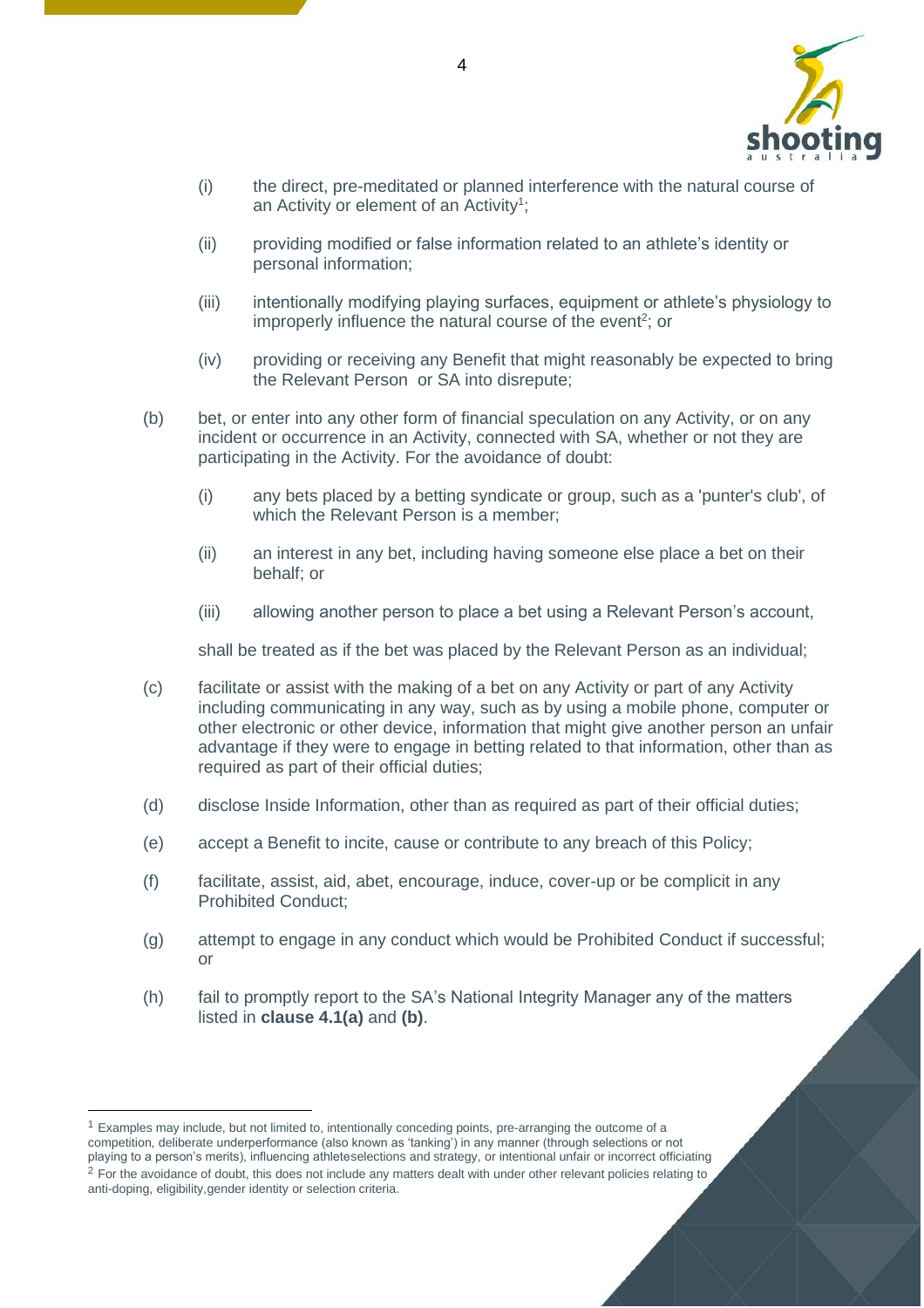

## <span id="page-4-0"></span>4. **OBLIGATIONS**

#### <span id="page-4-3"></span><span id="page-4-1"></span>*4.1 Reporting*

- (a) A Relevant Person must, where permitted by law, promptly notify SA's National Integrity Manager if he or she:
	- (i) is interviewed as a suspect, charged, or arrested by a law enforcement body in respect of conduct that falls with the definition of Prohibited Conduct;
	- (ii) has been approached by another person to engage in Prohibited Conduct;
	- (iii) knows or reasonably suspects that another person has engaged in Prohibited Conduct, or has been approached to engage in Prohibited Conduct; or
	- (iv) has received or is aware or reasonably suspects that another person has received, actual or implied threats of any nature in relation to any past or proposed Prohibited Conduct.
- <span id="page-4-4"></span>(b) A Relevant Person has a continuing obligation to report any new knowledge or suspicion regarding any Prohibited Conduct under this Policy, even if the Relevant Person's prior knowledge or suspicion has already been reported.
- (c) Notification by a Relevant Person under this **clause [4.1](#page-4-1)** may be made verbally or in writing by the Relevant Person and may be made anonymously if there is a genuine concern of reprisal. A Relevant Person who makes a report anonymously is responsible for keeping a record that will allow them to confirm that they have met their obligations under **clause [4.1](#page-4-1)**.
- (d) SA and Relevant Persons should be aware of relevant Commonwealth, State and Territory legal requirements to report criminal activity in relation to the manipulation of sporting competitions (match- fixing) and Inside Information.

#### <span id="page-4-2"></span>*4.2 Information sharing*

- (a) SA and SIA may share information (including Personal Information as defined in the *Privacy Act 1998 (Cth)*) at any time relating to Relevant Persons or Relevant Organisations with Wagering Service Providers, law enforcement agencies, government agencies or other sporting organisations to prevent, identify and investigate alleged Prohibited Conduct.
- (b) SA must share the following information with SIA:
	- (i) any notification received from a Relevant Person under **clause [4.1](#page-4-1)**; and
	- (ii) any information received from Wagering Service Providers under **clause [4.3](#page-5-0)**.
- (c) In sharing information, SA will remain bound by the legal obligations contained in the *Privacy Act 1998 (Cth)* and SA's Privacy Policy.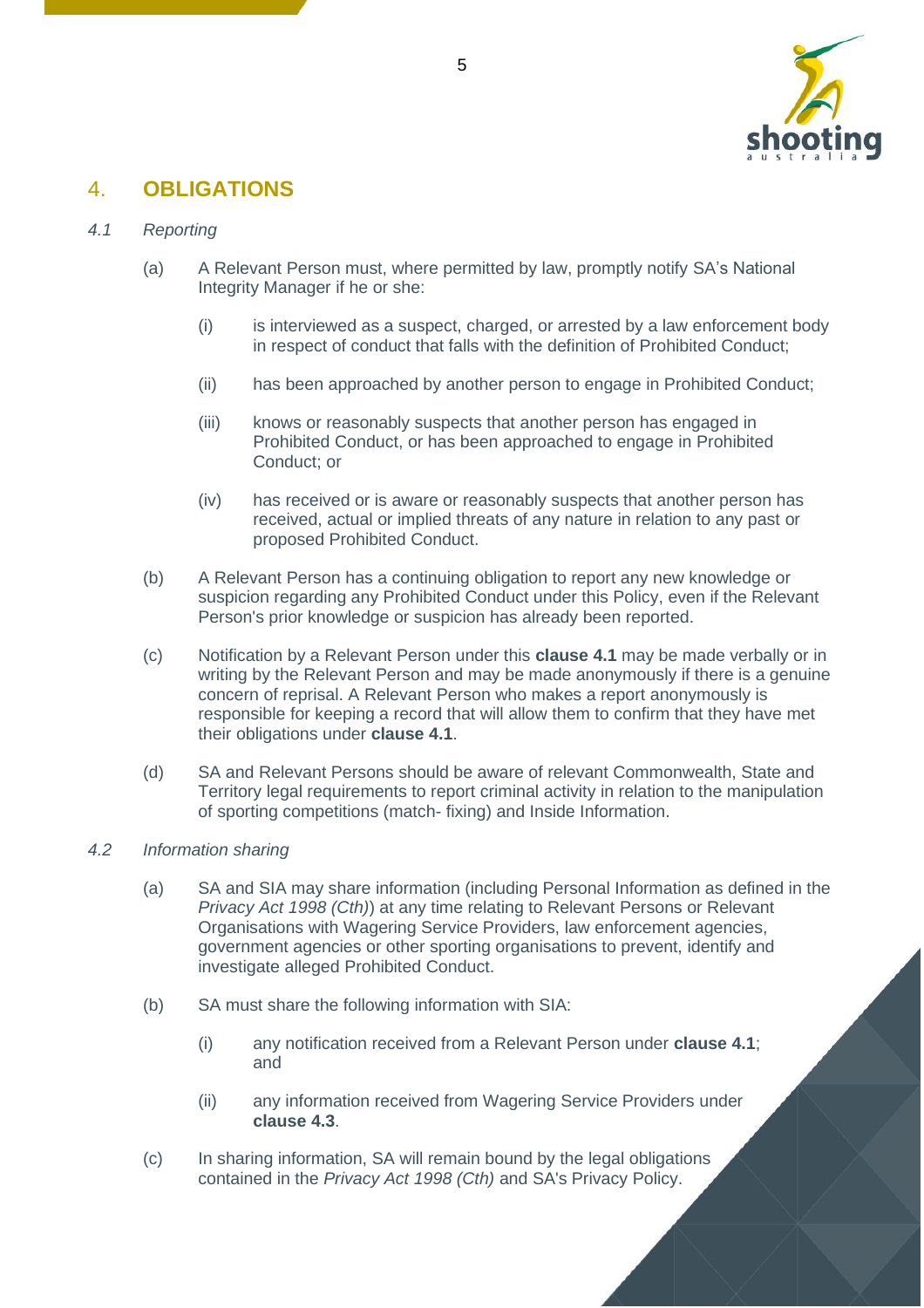

#### <span id="page-5-0"></span>*4.3 Monitoring by Wagering Service Providers*

- (a) Relevant Persons must disclose information to SA and SIA regarding all of their commercial agreements, interests, and connections with Wagering Service Providers. For the avoidance of doubt, this does not include the disclosure of accounts that Relevant Persons may hold with Wagering Service Providers.
- (b) SA will work with Wagering Service Providers to ensure the ongoing integrity of Activities under the auspices of SA.
- (c) SA or SIA may request Wagering Service Providers to monitor and conduct regular audits of their databases and records to monitor the incidents of suspicious betting transactions (including single or multiple betting transactions or market fluctuations) that may indicate or tend to indicate that Relevant Persons have engaged in Prohibited Conduct under this Policy.
- (d) To enable the Wagering Service Provider to conduct such audits, SA may, from time to time and subject to any terms and conditions imposed by SA (including in relation to confidentiality and privacy), provide to Wagering Service Providers details of Relevant Persons who are precluded by this Policy from engaging in Prohibited Conduct.
- (e) Wagering Service Providers may provide SA with regular written reports on incidents of suspicious betting transactions (including single or multiple betting transactions or market fluctuations) that may indicate or tend to indicate that Relevant Persons have engaged in Prohibited Conduct.
- (f) All requests for information or provision of information by SIA, SA or a Wagering Service Provider shall be kept strictly confidential and shall not be divulged to any third party or otherwise made use of, except where required by law or by this Policy, is permitted by SA or Wagering Service Provider, or where information is already in the public domain other than because of a breach of this Policy.

#### <span id="page-5-1"></span>*4.4 Sponsorship*

- (a) SA may enter into a commercial arrangement with a Wagering Service Provider from time to time, subject to any applicable legislative requirements.
- <span id="page-5-2"></span>(b) A Relevant Organisation may enter into a commercial arrangement with a Wagering Service Provider with the written consent of SA. Such consent may be withheld at the discretion of SA where the proposed commercial arrangement:
	- (i) conflicts with an existing commercial arrangement made between SA and a Wagering Service Provider(s); and/or
	- (ii) is with a Wagering Service Provider with whom SA has not entered into an integrity agreement as required under any applicable state/territory Wagering legislation.
- (c) Subject to **clause [4.4\(b\)](#page-5-2)**, a Relevant Person or Relevant Organisation must not: